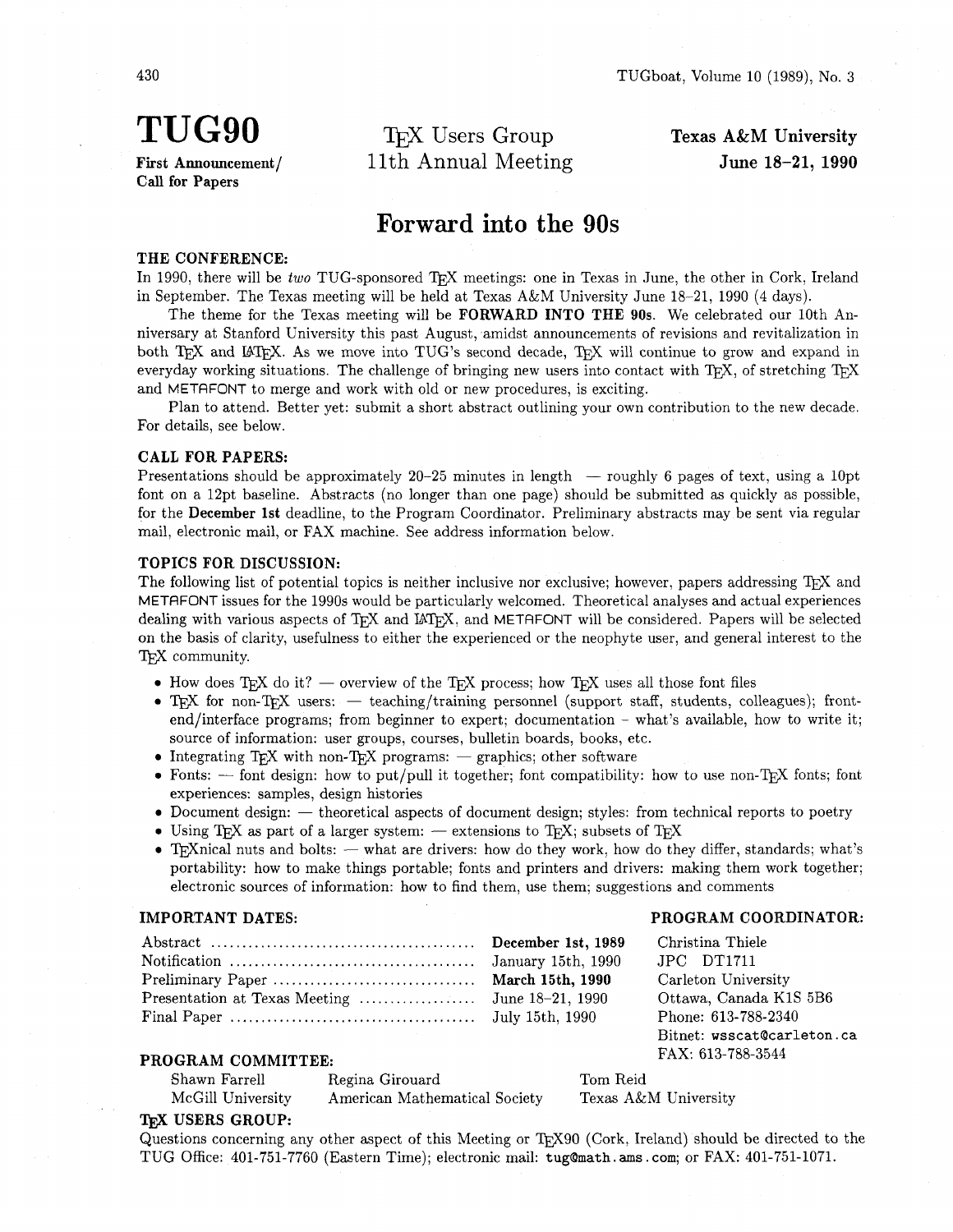### 5th European T<sub>E</sub>X Conference 1990. **Announcement and** <br>1st T<sub>E</sub>X Users Group Meeting in Europe **Call for Papers** 1st T<sub>F</sub>X Users Group Meeting in Europe

**Cork, Ireland** - **10-12 September 1990** 

HE 1990 TEX meeting in Europe is the fifth such conference organised since 1985. It also breaks new ground as the first to be a TEX Users Group (TUG) meeting outside North America. The T<sub>F</sub>X computer typesetting program is now widely established as the de facto standard in scientific, educational and commercial use for the setting of documents requiring very high standards of typographic control, particularly technical documents, and for applications where high quality, portability and device-independence are of importance.

Contributions are now being sought by the programme committee for presentation in September 1990. Papers may present material on a wide range of topics related to (but not limited to) the areas suggested below. Selection will be made on the basis of originality, applicability, utility and interest to the TFX user community.

### **Suggested topic list:**

- o Document origination, editing and markup
- $\circ$  Typographic layout and design: æsthetics, practicalities
- o Specialist macros and their applications
- $\diamond$  Database and hypertext and their relationship with TFX
- $\circ$  T<sub>F</sub>X training and induction: the new user
- **o** Merging of text and graphics, new symbol sets
- o Font designs and new fonts: their uses and limitations
- $\circ$  Output devices and drivers, en-T<sub>F</sub>Xing and de-T<sub>F</sub>Xing
- $\diamond$  Merging of TFX with other systems and applications
- o Structure and design of tagged and markup documents
- $\diamond$  Multi-lingual T<sub>E</sub>X and the representation of languages
- o Portability: development of new program versions
- o User groups and the dissemination of information
- o Conformity and standards, international and otherwise
- $\circ$  Novel applications of TFX, METAFONT etc

# **Addresses**

### **Conference Office:**

TEX90 Office Computer Centre University College Cork, Ireland Telephone: **\$353** 21 276871 x2609 Fax: **+353** 21 277194 Email: **(tex90@vaxl .ucc. ie)** 

### **National User Groups:**

Nordic T<sub>E</sub>X UG Roswitha Graham<br>NTG, Holland Johannes Braams GUTenberg, France  $UKT_F X$  Malcolm Clark

DAnTe, Germany Joachim Lammarsch Johannes Braams<br>Bernard Gaulle

### **Requirements**

- o Authors must submit an abstract of one page (or two 80x25 screens) by 1st December 1989, by postal mail, electronic mail or facsimile (fax).
- o **Submissions should be sent in the first instance to the author's national user group if there is one: failing this, to one of the programme coordinators.**
- **0** Speakers selected will be notified of acceptance by 1st February 1990.
- **0** Complete texts must be submitted by 1st April 1990: **five copies** are required on paper.
- o Final copiesof papersfor publication in the proceedings must be submitted by 1st June 1990: **two copies** are required in camera-ready form (detailsof layout size and formatting will be sent to speakers at the time of notification).

### **Programme Coordinator:**

Peter Flynn (Local Coordinator, Programme Co-Chairman) University College Cork **(cbts8001@vaxl .ucc** . **ie)**  Dean Guenther (Programme Co-Chairman) Washington State University **(guenther@usuvml. bitnet)** 

#### **Organising Committee:**

Ray Goucher, TEX Users Group (reg@seed.ams.com) Dean Guenther, Washington State University Peter Flynn, University College Cork Kees v. d. Laan. Rijksuniversiteit Groningen **(cgl@hgrrug5.bitnet)** 

Heidelberg University **(rz92@dhdurzl. bitnet)**  KTH Stockholm **(roswitha@duvan.nada.kth. se) DNL** Leidschendam **(braams@hlsdnl5. bitnet)**  ClRCE Orsay **(ucir001@frors31. bitnet)**  Imperial College London **(fps@vaxa. cc** . **imperial. ac .uk)**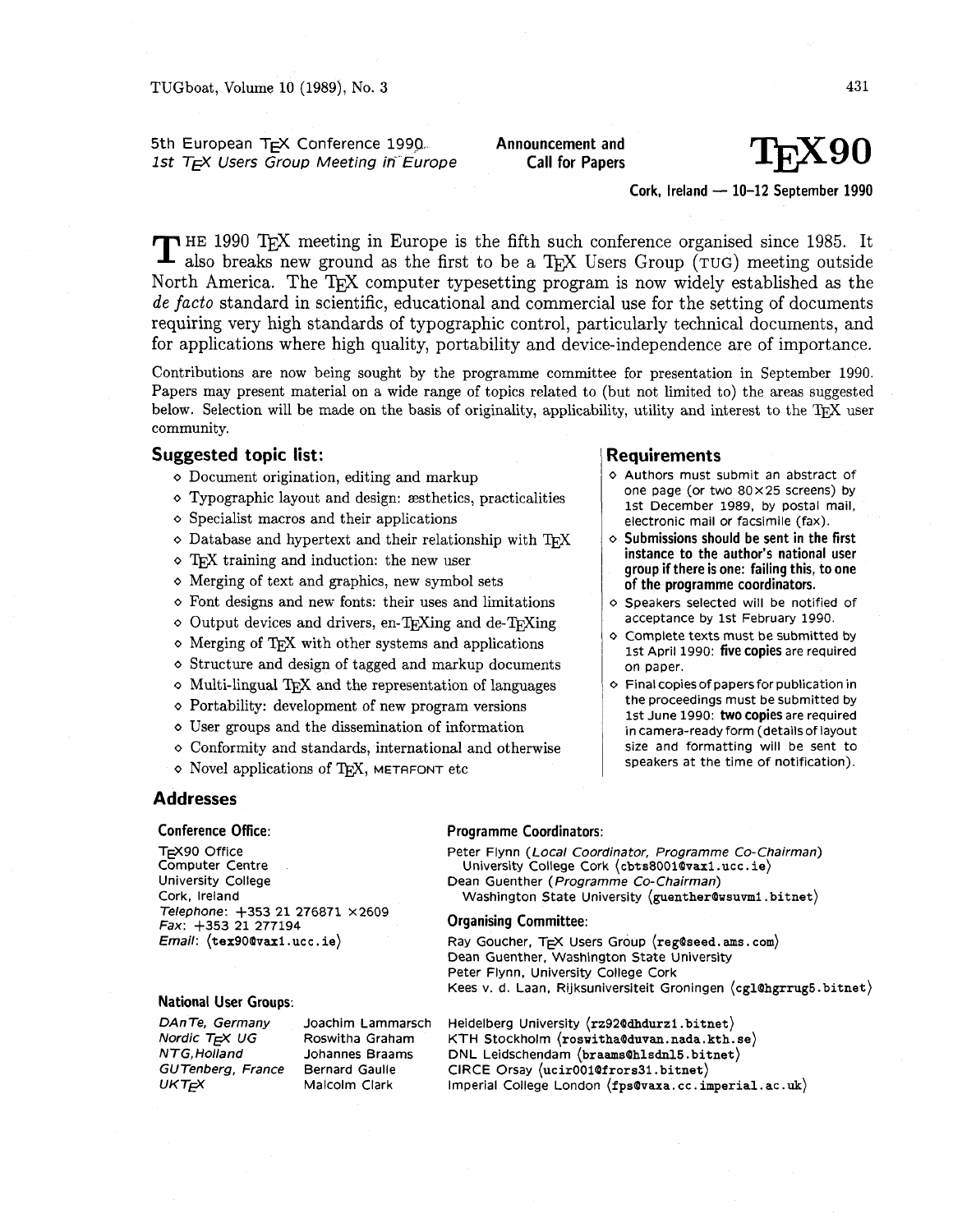

TEX USERS GROUP<br>STANFORD UNIVERSITY<br>STANFORD, CALIFORNIA<br>AUGUST 20-23, 1989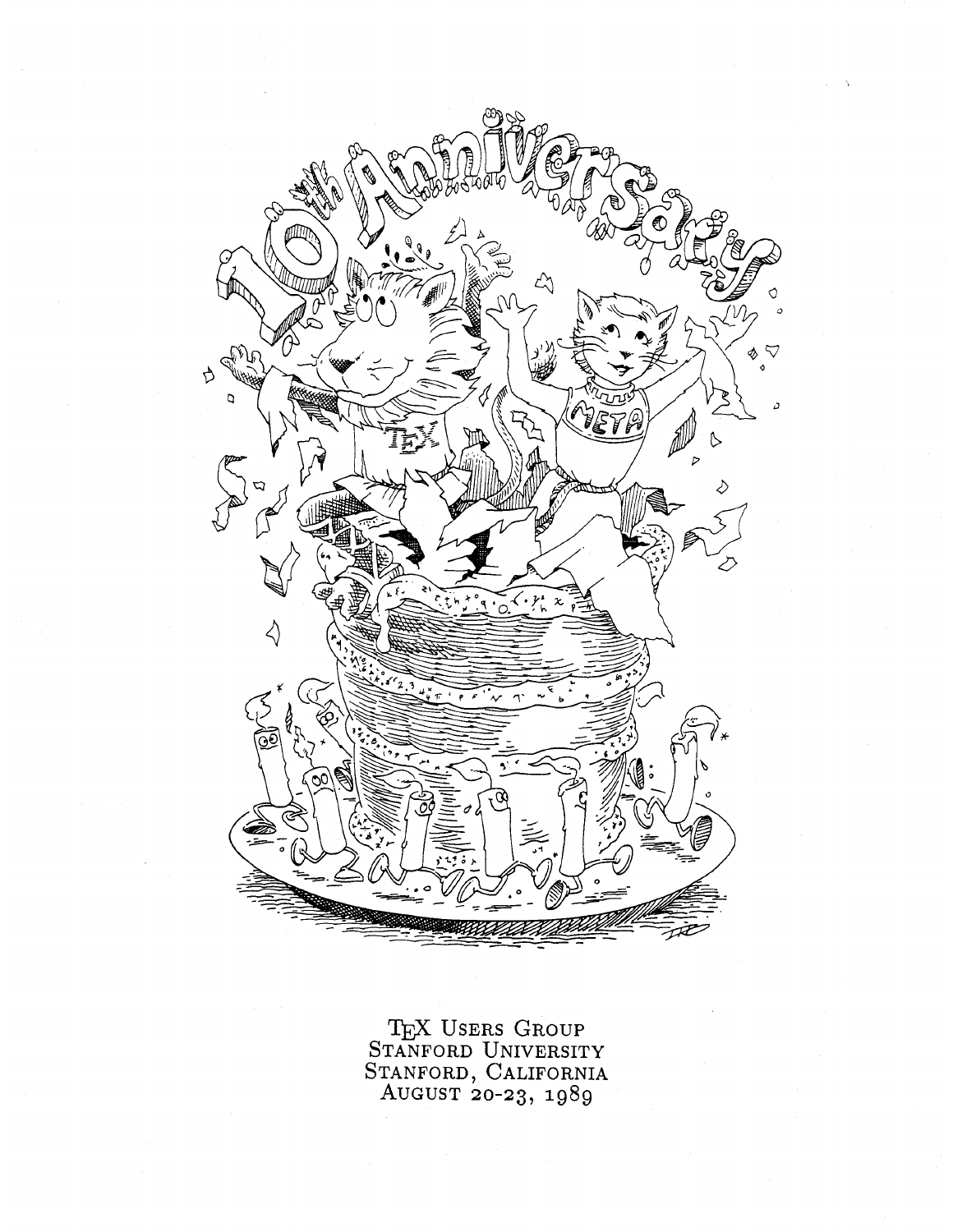### **Reflections**

### Bart Childs

Ray Goucher requested that I write an article about my four years as President. My first thought was sure, then after thinking about what has happened, I wonder why? I am proud of my service and sincerely appreciative of the opportunities of representing you in a number of activities.<br>Norman Naugle introduced me to T<sub>E</sub>X appreciative of the opportunities of representing you in a number of activities.

supporting. We started an attempt to port T<sub>E</sub>X79 to PL/I but dropped it (like the WP) when Don announced that T<sub>E</sub>X82 and WEB would be coming. We started the port on version 0.6 and had it working with 0.9. The speed with which TEX was ported to systems is evidence that **WEB** is the most overlooked success in computing, even with the Literate **Programming** column in CACM.

My first TUG meeting was 1984. During the 1985 meeting the nominations committee asked Norman to consider a nomination for the Presidency. If you know Norman, you know that he would not, instead, he threw my hat in the ring. It appears that my election came about for two reasons, the (unwritten?) direction that we should have a significant leadership from academia and Don's hopes to have an officer from TFXas.

I had been to several meetings of the Steering Committee as a Site Coordinator. I recall two things from the last meeting at the '85 meeting. Don welcomed me aboard to the inner circle or some term like that. The other memory is it seemed that our primary topic of discussion was our precarious financial status and how would we declare bankruptcy if it became necessary? While flying back to TFXas, I began to wonder what I had really gotten into. I did start referring to Norman **as** my ex-friend.

We quickly became a stable organization, in a fiscal sense. There were several reasons and actions on the part of some T<sub>F</sub>Xers that caused our improved status. I think that some of the most significant were:

1. The quality of the  $T_{F}X$  systems and the fact that Don put it in the public domain.

**2.** Wider availability and distribution of 'QX, especially those distributed to large numbers of users by the following who worked closely with TUG and encouraged membership:

- **0** The unix distribution by Pierre MacKay and Rick Furuta.
- **0** The VMS distribution by Kellerman and Smith.
- The Personal T<sub>F</sub>X distribution of PCT<sub>F</sub>X.
- . The Addison-Wesley distribution of MicroTFX.
- The generic distribution from DP Services and David Fuchs' public domain change files.
- **3.** Ray Goucher's capable management, spreading the word, seeking every opportunity to find another TEX publication that we can sell, and aggressive pursuit of teaching TEX courses and expansion of the offerings, especially at **Los** Alamos and other labs.
- 4. Support, sheltering arms and facilities of the American Mathematical Society in helping us start.
- 5. Many volunteers who contributed so much. It would be a travesty to not name Barbara Beeton and Sam Whidden, who served us so well as Editor and Treasurer, respectively. The organization that was fostered by Richard Palais, Mike Spivak, Pierre MacKay, and many of you, was the basis of this success.

Just a few of our heroes have been mentioned. Notice that most are still active in our community. Some have changed where they work, but they are still good volunteers.

In closing, I would like to point out several indications of our maturity.

- **0** We have become a separate legal entity. We still have a good working relationship with AMS and are a customer of theirs.
- **0** We have moved into space of our own by leasing a renovated fire station nearby AMS.
- **•** We supported the finishing of the TEX project at Stanford.
- We are supporting the moderating of the TFXhax bulletin board at the University of Washington.
- We subsidized the creation of teaching materials for T<sub>E</sub>X and related subjects. This documentation will grow significantly over the next year or so.
- We are supporting the finishing of BIBT<sub>F</sub>X by Oren Patashnik. It should be finished in August.
- We are actively pursuing closer involvement with TEX groups outside North America.
- The  $10^{th}$  TUG meeting will have significant METAFONT and WEB activities.

We generally put TUG finds and/or moral support to use **as** a supplement to volunteer activities that started an activity. We need to continue pushing for new horizons. Your ideas will be appreciated and volunteers should expect to get used. We have not always succeeded in following through, but the staff that is now in place will make that a rare event in the future.

Thanks for your support and I look forward to being an active worker as Past-President.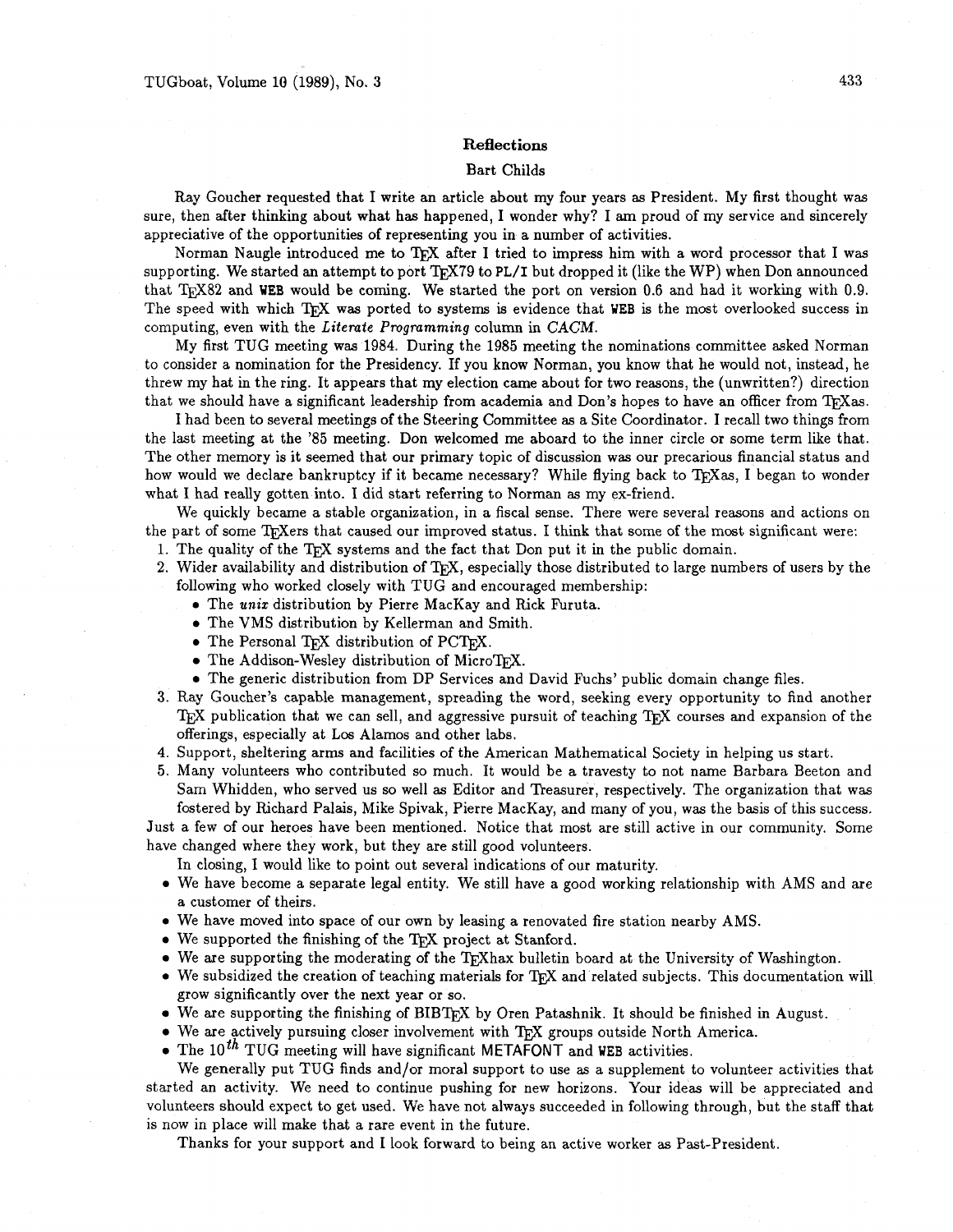## $T<sub>F</sub>X$  USERS GROUP Ten Years of TEX and METAFONT **Stanford University August 20-23, 1989**

### **Sunday** - **August <sup>20</sup>**

**1:00** - **2:00** pm *Registration* 

### **Font Forum**

| $1:30 - 2:00$     | Introduction to METAFONT – Doug Henderson                             |
|-------------------|-----------------------------------------------------------------------|
| $2:00 - 2:30$     | Opening Pandora's Box - Neenie Billawala                              |
|                   |                                                                       |
| $2:30 - 3:00$     | Order into Chaos: Typesetting Fractal Images - Alan Hoenig            |
| $3:00 - 3:15$     | Break                                                                 |
| $3:15 - 3:45$     | Design of Oriental Characters with METAFONT – Don Hosek               |
| $3:45 - 4:15$     | Thai Languages and METAFONT - Bob Batzinger (Thailand)                |
| $4:15 - 4:45$     | A METAFONT-like System with PostScript Output - John Hobby            |
| $4:45 - 5:15$     | Migration from Computer Modern Fonts to Times Fonts – Ralph Youngen,  |
|                   | Daniel Latterner, and William Woolf                                   |
| $5:15 - 5:45$     | Fine Typesetting with TFX Using Native Autologic Fonts - Arvin Conrad |
| $7:00 - 10:00$ pm | Dinner at the Sino Restaurant <sup>1</sup>                            |

### **Monday** - **August <sup>21</sup>**

| lay – August 21  |                                                                                                                  |
|------------------|------------------------------------------------------------------------------------------------------------------|
| $7:45 - 9:30$ am | Registration                                                                                                     |
| $8:00 - 8:30$    | Introduction to T <sub>F</sub> X and T <sub>F</sub> X Systems (for New Members) – Bart Childs and<br>Alan Hoenig |
| $8:30 - 9:00$    | Introduction to TUG and TUG Officers and Staff                                                                   |

### **Keynote Address**

| $9:00 - 11:30$    | The Errors of T <sub>F</sub> X - Don Knuth <sup>2</sup>                        |
|-------------------|--------------------------------------------------------------------------------|
| $11:30 - 1:00$ pm | $Lunch^3$                                                                      |
| $1:00 - 2:30$     | Elections/Business Meeting                                                     |
| $2:30 - 2:45$     | <b>Break</b>                                                                   |
| $2:45 - 3:00$     | Report from the Driver Standards Committee – Robert McGaffey                   |
| $3:00 - 5:00$     | Output Device Manufacturer/Exhibitor Presentations: <sup>4</sup>               |
|                   | American Mathematical Society; ArborText; Blue Sky Research; Computer          |
|                   | Composition Corp.; Gestetner Lasers; Kinch Computer Co.; Micro Publishing      |
|                   | Systems; Northlake Software; Personal TFX; TFXnology, Inc.; TFXplorators Corp. |
|                   | Orientation                                                                    |
| $5:00 - 5:15$     | Things to do in and around Palo Alto – Ginger Brower                           |
| $5:15 - 5:30$     | Organization of the Birds-of-a-Feather Sessions for Sites (DG, CMS, MVS, CDC,  |
|                   | UNIX, VMS, etc.) to be held during and after the Wine $\&$ Cheese              |

 $5:30 - ?$ ?? *Wine & Cheese* – hosted by Personal T<sub>F</sub>X, Inc.

<sup>1</sup> Reservation required. Formerly known as the China First Restaurant.

<sup>2</sup> Professor Knuth will be available through out the meeting for questions and to autograph copies of his book series "Computers and Typesetting". **(A** limited number of copies will be available for purchase at the Registration Desk.)

Working lunch for the Board of Directors.

Representatives are scheduled to be available throughout the meeting. Exhibit rooms will be open from **8:30** am Tuesday until **5:00** pm Wednesday.

*An IBM PC* and Apple *Macintosh is available so that members may exchange software. (Continued)*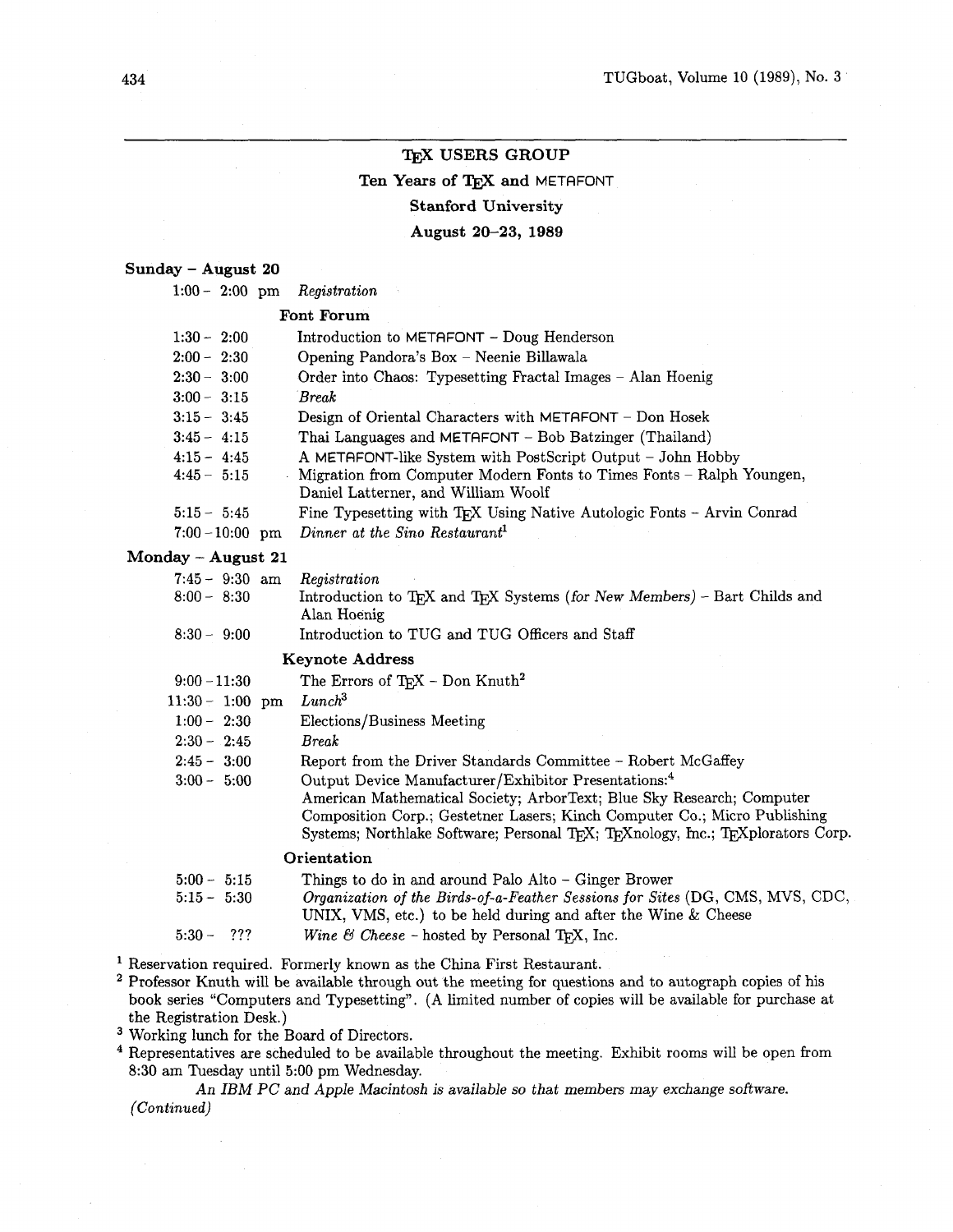## **Tuesday** - **August <sup>22</sup>**

|                                                 | <b>TEX</b> Training                                                                                                                                                                                                                                                                                             |
|-------------------------------------------------|-----------------------------------------------------------------------------------------------------------------------------------------------------------------------------------------------------------------------------------------------------------------------------------------------------------------|
| $8:30 - 9:00$ am                                | Of the Computer Scientist, by the Computer Scientist, for the Computer<br>Scientist - Michael Doob (Canada)                                                                                                                                                                                                     |
| $9:00 - 9:30$                                   | Mastering T <sub>E</sub> X with Templates - Hope Hamilton                                                                                                                                                                                                                                                       |
| $9:30 - 10:00$                                  | TEX and its Versatility in Office Production - Jo Ann Rattey-Hicks                                                                                                                                                                                                                                              |
| $10:00 - 10:30$                                 | TFX for the Word Processing Operator - Robin Kubek                                                                                                                                                                                                                                                              |
| $10:30 - 10:45$                                 | <b>Break</b>                                                                                                                                                                                                                                                                                                    |
| $10:45 - 11:30$                                 | Site coordinators' status reports:<br>VAX (VMS) - David Kellerman; UNIX - Pierre MacKay;<br>"small" systems - Lance Carnes; IBM VM/CMS - Dean Guenther;<br>IBM MVS - Craig Platt; Data General & Cray - Bart Childs;<br>CDC Cyber - Jim Fox; Prime 50 Series - John Crawford.                                   |
| $11:30 - 11:45$                                 | 10th Anniversary Meeting Group Photograph                                                                                                                                                                                                                                                                       |
| $11:45 - 1:00$ pm                               | Lunch <sup>1</sup>                                                                                                                                                                                                                                                                                              |
|                                                 | <b>General Applications</b>                                                                                                                                                                                                                                                                                     |
| $1:00 - 1:30$                                   | T <sub>E</sub> X in México - Max Díaz (México)                                                                                                                                                                                                                                                                  |
| $1:30 - 2:00$                                   | TFX for 30,000 - James Haskell, Wally Deschene and Alan Stolleis                                                                                                                                                                                                                                                |
| $2:00 - 2:30$                                   | TFX Enslaved - Alan Wittbecker                                                                                                                                                                                                                                                                                  |
|                                                 | <b>Graphics Applications</b>                                                                                                                                                                                                                                                                                    |
| $2:30 - 3:00$<br>$3:00 - 3:40$<br>$3:40 - 4:00$ | Methodologies for Preparing and Integrating PostScript Graphics - Tom Renfrow<br>$T_F X$ pic – Design and Implementation of a Picture Graphics Language in $T_F X$<br>à la pic - Rolf Olejniczak (West Germany)<br>Break and organization of Topical Birds-of-a-Feather<br>(Topics to be decided at this time.) |
|                                                 | Database Applications                                                                                                                                                                                                                                                                                           |
| $4:00 - 4:30$                                   | T <sub>F</sub> X at Mathematical Reviews - William Woolf and Daniel Latterner                                                                                                                                                                                                                                   |
| $4:30 - 5:00$                                   | Lexicography with $T_F X - J$ örgen Pind (Iceland)                                                                                                                                                                                                                                                              |
|                                                 | <b>General Information</b>                                                                                                                                                                                                                                                                                      |
| $5:00 - 5:15$                                   | Status of TEX in Japan - Edgar Cooke (Japan)                                                                                                                                                                                                                                                                    |
| $5:15 - ?$ ?                                    | Topical Birds-of-a-Feather sessions (IAT <sub>E</sub> X, graphics, fonts, etc.)                                                                                                                                                                                                                                 |
| $6:30 - 7:30$                                   | 10th Anniversary "Mexican Fiesta" Dinner - sponsored by the TEX Users Group                                                                                                                                                                                                                                     |
| $7:30 - ???$                                    | Social Hour/Party Time - hosted by ArborText                                                                                                                                                                                                                                                                    |
| Wednesday $-$ August 23                         |                                                                                                                                                                                                                                                                                                                 |
|                                                 | <b>Help Sessions</b>                                                                                                                                                                                                                                                                                            |
| $8:30 - 9:30$ am                                | TFX Help Session - Barbara Beeton                                                                                                                                                                                                                                                                               |
|                                                 |                                                                                                                                                                                                                                                                                                                 |

| ----            | $-1.7.7$ - $-2.0.7$ $-2.0.00$   |
|-----------------|---------------------------------|
| $9:30 - 10:15$  | WEB Help Session - Wavne Sewell |
| $10:15 - 10:30$ | Break                           |

### **General Information**

| $10:30 - 11:00$            | The State of TFX Users Groups in Europe - Malcolm Clark (England)           |
|----------------------------|-----------------------------------------------------------------------------|
| $11:00-11:30$              | The UKT <sub>F</sub> X Archive at Aston University – Peter Abbott (England) |
| $11:30 - 1:00$ pm $Lunch1$ |                                                                             |

 $\alpha$ 

Working lunch for the Board of Directors.

*(Continued)*